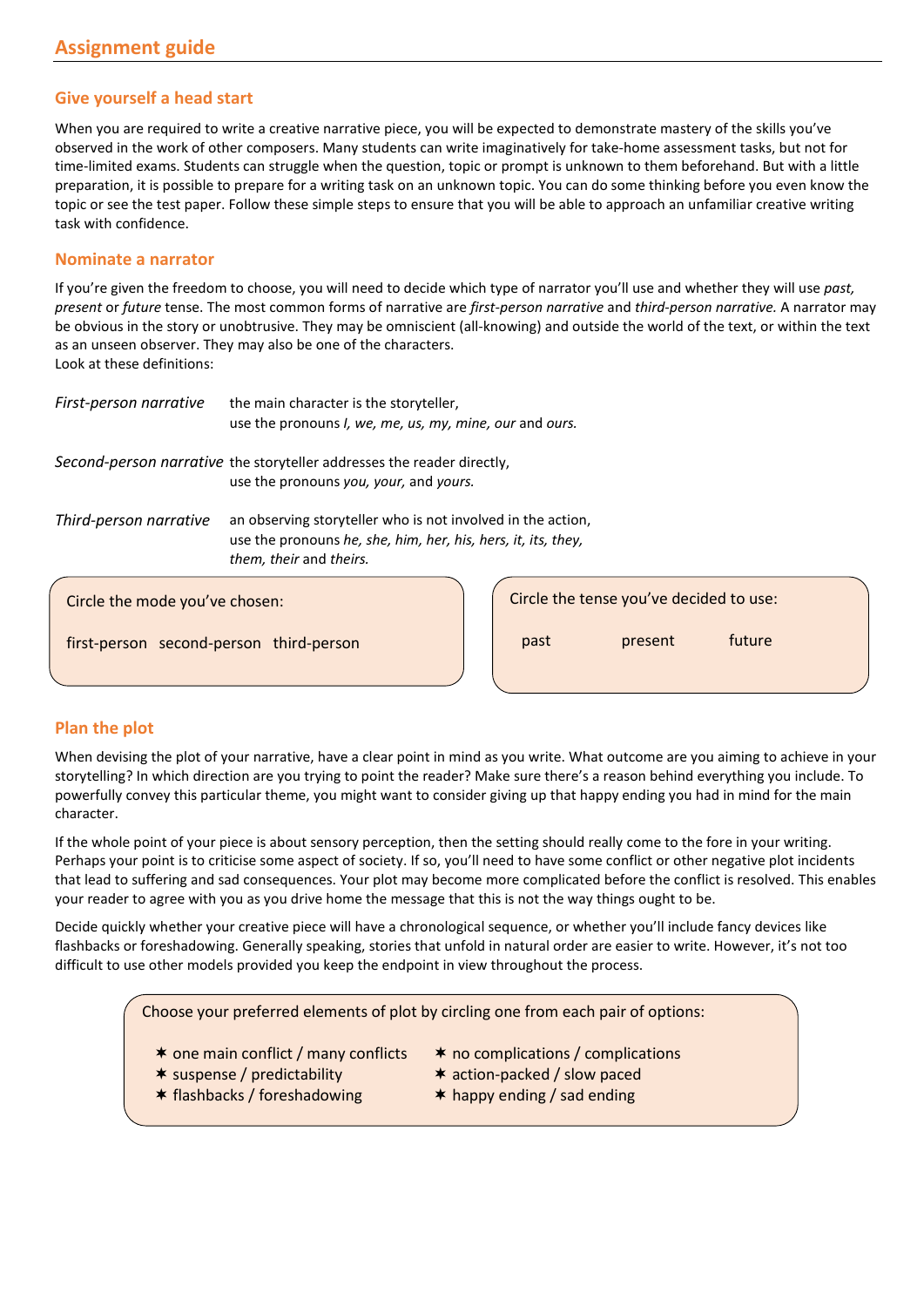### **Create a character**

If you go into a timed creative writing task without a well-formed character in mind you'll stall before you begin writing. Think about the voice of the character you'll create. To develop characters, we draw from real life experience, then we mix qualities of different people together and amplify certain nuances about them to create life-like or larger-than-life figures.

|               | Select the gender and age of your main character by circling your choices. |
|---------------|----------------------------------------------------------------------------|
| Male / Female | Child / Young Adult / Adult / Senior                                       |
|               |                                                                            |
|               | Write three dot points to describe the 'voice' of the main character.      |

|  | (think about their attitude) |
|--|------------------------------|
|  | (think about their moods)    |
|  | (think about their habits)   |
|  |                              |

## **Target the theme**

In an exam situation it's not always possible to plan a theme for your writing before you see the demands of the task. Exactly when you should decide upon a theme for your creative writing depends on how limited you are by time. Unless the assessment task specifies a theme — which is often the case — you will need to judge whether to begin writing immediately and see where it takes you, or make a plan in advance. In our case, you will be assigned a theme (see the box below). You'll find that the theme will become clearer as you go through the early stages of the writing process. Try thinking about a point of view or idea that you strongly believe in, and how you could illustrate it in the storytelling process.

Your assigned theme in the writing task to come is:

The dynamic relationship between language, personal identity and belonging.

## **Manage mood**

We can use the plot, characters and setting to develop the mood of a narrative. The mood is the emotional atmosphere of the story. Be sure to include details that appeal to the emotions of the reader. The physical and the emotional are often inextricably linked in storytelling, a feature of narrative writing that provides good fodder for developing strong themes. You can use sensory imagery to build mood — descriptions that involve the five physical senses as well as the thoughts and emotions of the reader. Symbols are another important tool in creating a particular mood.

| uplifting<br>light-hearted<br>suspenseful<br>depressing<br>mundane<br>predictable<br>intriguing<br>surprising<br>boring<br>humorous<br>anti-climactic<br>dull<br>magical<br>empathetic<br>tense | monotonous<br>bitter<br>detached |  |
|-------------------------------------------------------------------------------------------------------------------------------------------------------------------------------------------------|----------------------------------|--|